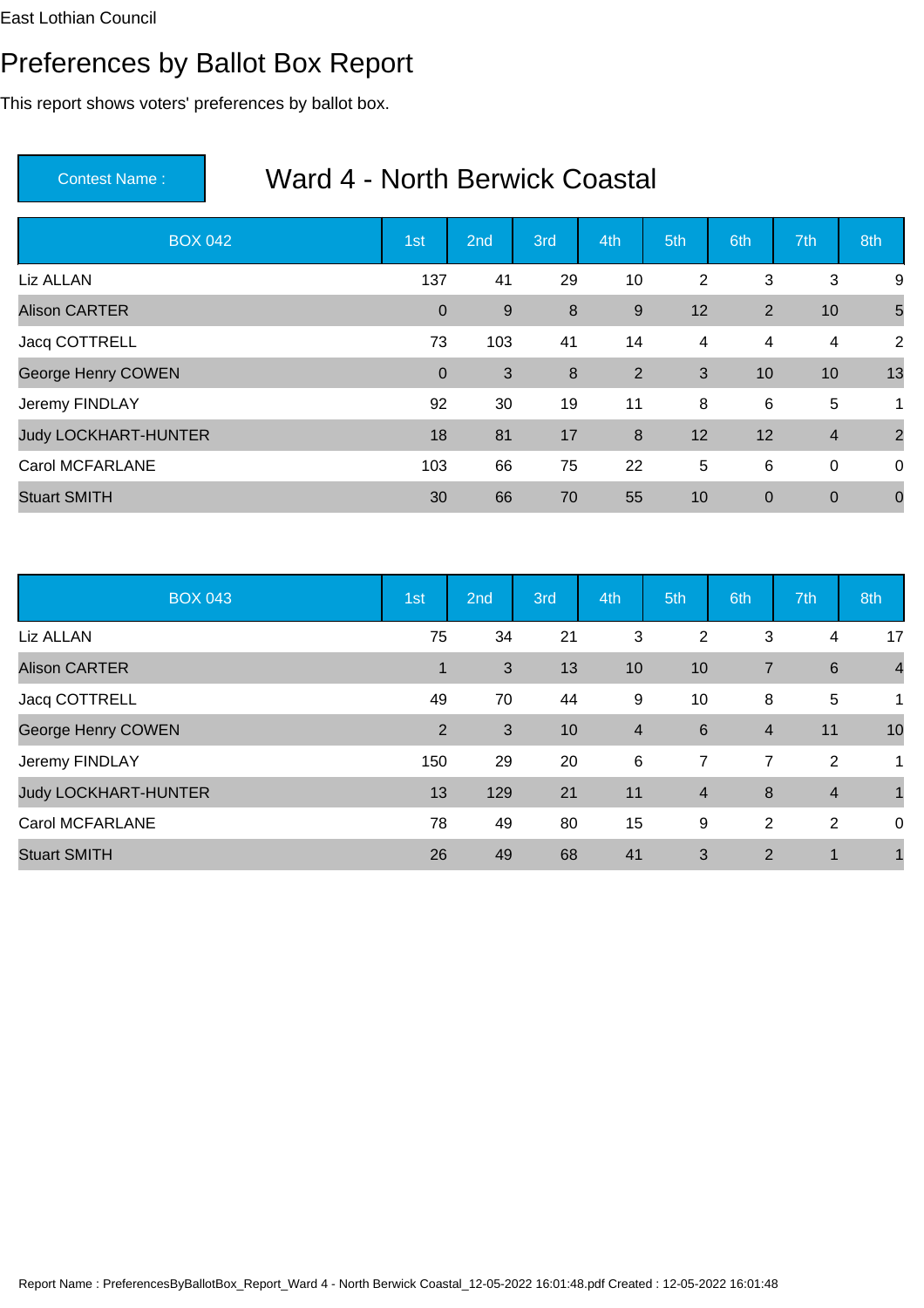## Preferences by Ballot Box Report

This report shows voters' preferences by ballot box.

| <b>BOX 044</b>              | 1st          | 2 <sub>nd</sub> | 3rd            | 4th            | 5th            | 6th             | 7th             | 8th            |
|-----------------------------|--------------|-----------------|----------------|----------------|----------------|-----------------|-----------------|----------------|
| Liz ALLAN                   | 84           | 33              | 20             | $\,6\,$        | 2              | 1               | 5               | 9              |
| <b>Alison CARTER</b>        | $\mathbf{0}$ | $\overline{7}$  | 9              | 5              | 11             | $6\phantom{1}6$ | $\,6\,$         | $\overline{7}$ |
| Jacq COTTRELL               | 46           | 78              | 31             | 10             | 4              | 5               | 3               | $\overline{0}$ |
| George Henry COWEN          | 2            | $\mathbf{1}$    | $5\phantom{.}$ | $\overline{4}$ | 5              | $\overline{7}$  | 8               | 8              |
| Jeremy FINDLAY              | 110          | 27              | 13             | 1              | $\overline{4}$ | $\overline{7}$  | 5               | 1              |
| <b>Judy LOCKHART-HUNTER</b> | 18           | 97              | 11             | 5              | $\overline{7}$ | $6\phantom{1}6$ | $6\phantom{1}6$ | $\overline{2}$ |
| <b>Carol MCFARLANE</b>      | 91           | 39              | 64             | 15             | $\overline{2}$ | 2               | 0               | 2              |
| <b>Stuart SMITH</b>         | 25           | 39              | 73             | 23             | 5              | 1               | $\mathbf 0$     |                |

| <b>BOX 045</b>              | 1st            | 2nd            | 3rd            | 4th                     | 5th            | 6th         | 7th            | 8th             |
|-----------------------------|----------------|----------------|----------------|-------------------------|----------------|-------------|----------------|-----------------|
| Liz ALLAN                   | 48             | 19             | $\overline{7}$ | 6                       |                | 2           | $\overline{2}$ | 7               |
| <b>Alison CARTER</b>        | $\overline{0}$ | $\overline{4}$ | 11             | $\overline{\mathbf{4}}$ | 11             | 2           | $\overline{7}$ | $\overline{4}$  |
| Jacq COTTRELL               | 43             | 39             | 30             | 7                       | 5              | 1           | 4              | 1               |
| George Henry COWEN          | $\overline{0}$ | $\mathbf 1$    | 9              | 3                       | 2              | 14          | 3              | $\overline{7}$  |
| Jeremy FINDLAY              | 41             | 68             | 14             | 6                       | 5              | 3           | 10             | 3               |
| <b>Judy LOCKHART-HUNTER</b> | 62             | 40             | 16             | $\overline{2}$          | 6              | 8           | 3              | $6\phantom{1}6$ |
| <b>Carol MCFARLANE</b>      | 71             | 44             | 59             | 12                      | 2              | $\mathbf 0$ | 0              | 0               |
| <b>Stuart SMITH</b>         | 12             | 34             | 42             | 31                      | $\overline{4}$ | $\mathbf 0$ | 1              | $\mathbf 0$     |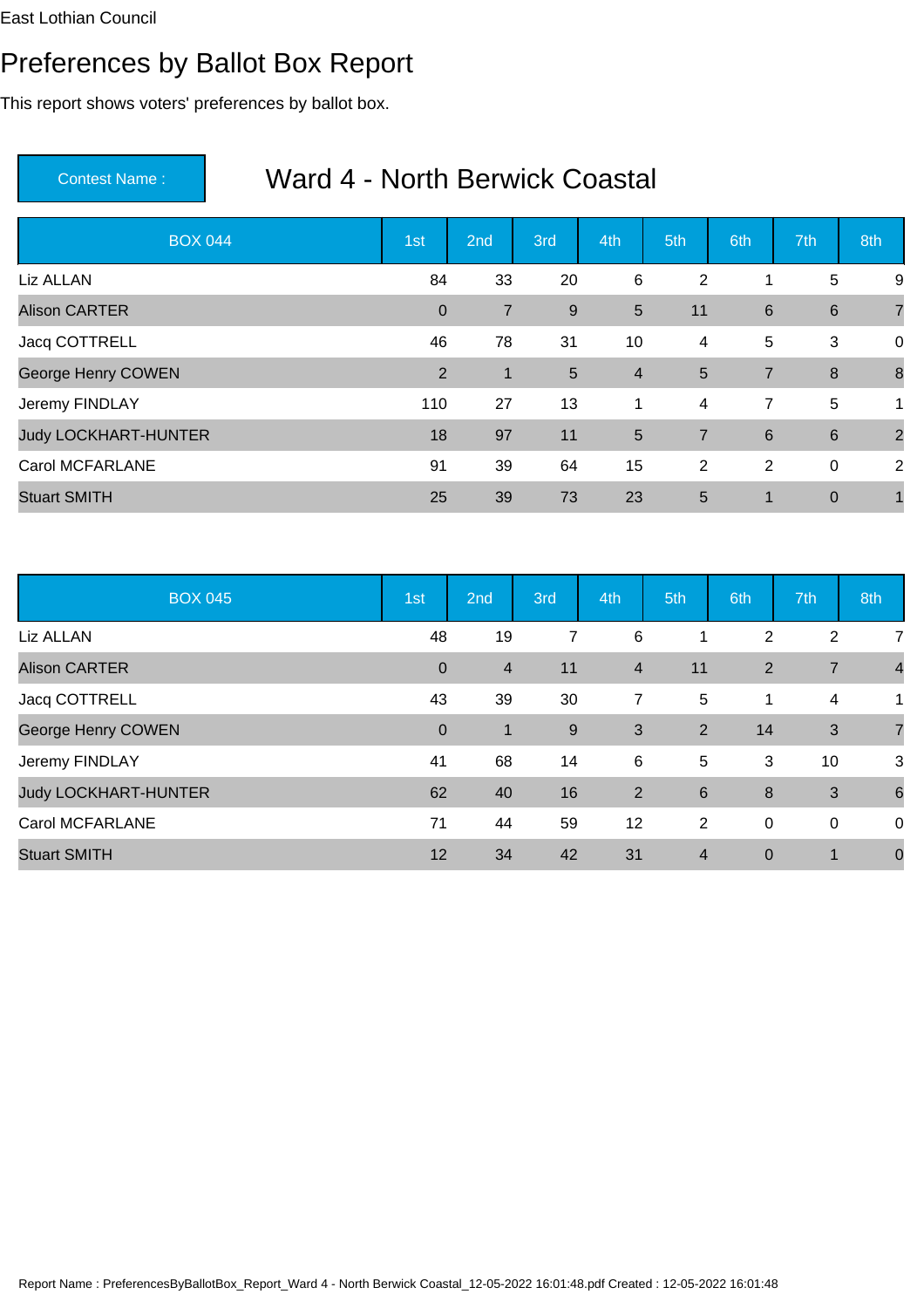## Preferences by Ballot Box Report

This report shows voters' preferences by ballot box.

| <b>BOX 047</b>              | 1st            | 2 <sub>nd</sub> | 3rd | 4th | 5th             | 6th            | 7th              | 8th             |
|-----------------------------|----------------|-----------------|-----|-----|-----------------|----------------|------------------|-----------------|
| Liz ALLAN                   | 74             | 44              | 17  | 8   | 1               | $\,6\,$        | 1                | 8               |
| <b>Alison CARTER</b>        | $\overline{4}$ | 8               | 13  | 10  | 12              | 5              | $\boldsymbol{9}$ | $6\phantom{1}6$ |
| Jacq COTTRELL               | 59             | 59              | 35  | 7   | 6               | 3              | 4                | $\overline{0}$  |
| George Henry COWEN          | 1              | 3               | 9   | 3   | $6\phantom{1}6$ | $\overline{7}$ | 8                | 14              |
| Jeremy FINDLAY              | 35             | 78              | 14  | 13  | 10              | 13             | $\overline{7}$   | 1               |
| <b>Judy LOCKHART-HUNTER</b> | 90             | 46              | 11  | 3   | 8               | 9              | 11               | 6               |
| <b>Carol MCFARLANE</b>      | 86             | 42              | 69  | 16  | 4               | 0              | $\mathbf 0$      | 1               |
| <b>Stuart SMITH</b>         | 15             | 50              | 58  | 38  | $\overline{4}$  | $\overline{2}$ | $\mathbf 0$      | 3               |

| <b>BOX 048</b>              | 1st            | 2nd            | 3rd             | 4th            | 5th            | 6th            | 7th             | 8th         |
|-----------------------------|----------------|----------------|-----------------|----------------|----------------|----------------|-----------------|-------------|
| Liz ALLAN                   | 59             | 35             | 14              | 11             | $\overline{4}$ | 5              | 5               | 6           |
| <b>Alison CARTER</b>        | 2              | $\,6$          | $\overline{4}$  | 5              | 11             | $\overline{4}$ | 11              | 14          |
| Jacq COTTRELL               | 57             | 65             | 41              | 6              | 8              | $\overline{2}$ | 3               | 1           |
| George Henry COWEN          | $\overline{2}$ | $\overline{2}$ | $5\phantom{.0}$ | $\overline{4}$ | $\overline{4}$ | 13             | 11              | 12          |
| Jeremy FINDLAY              | 25             | 65             | 17              | $\overline{7}$ | 16             | 9              | 7               | 3           |
| <b>Judy LOCKHART-HUNTER</b> | 75             | 26             | 12              | 9              | 8              | 11             | $6\phantom{1}6$ | 6           |
| <b>Carol MCFARLANE</b>      | 82             | 51             | 59              | 25             | 3              | 3              | 0               | $\mathbf 0$ |
| <b>Stuart SMITH</b>         | 24             | 43             | 74              | 31             | $\overline{4}$ | $\mathbf 0$    | $\overline{0}$  |             |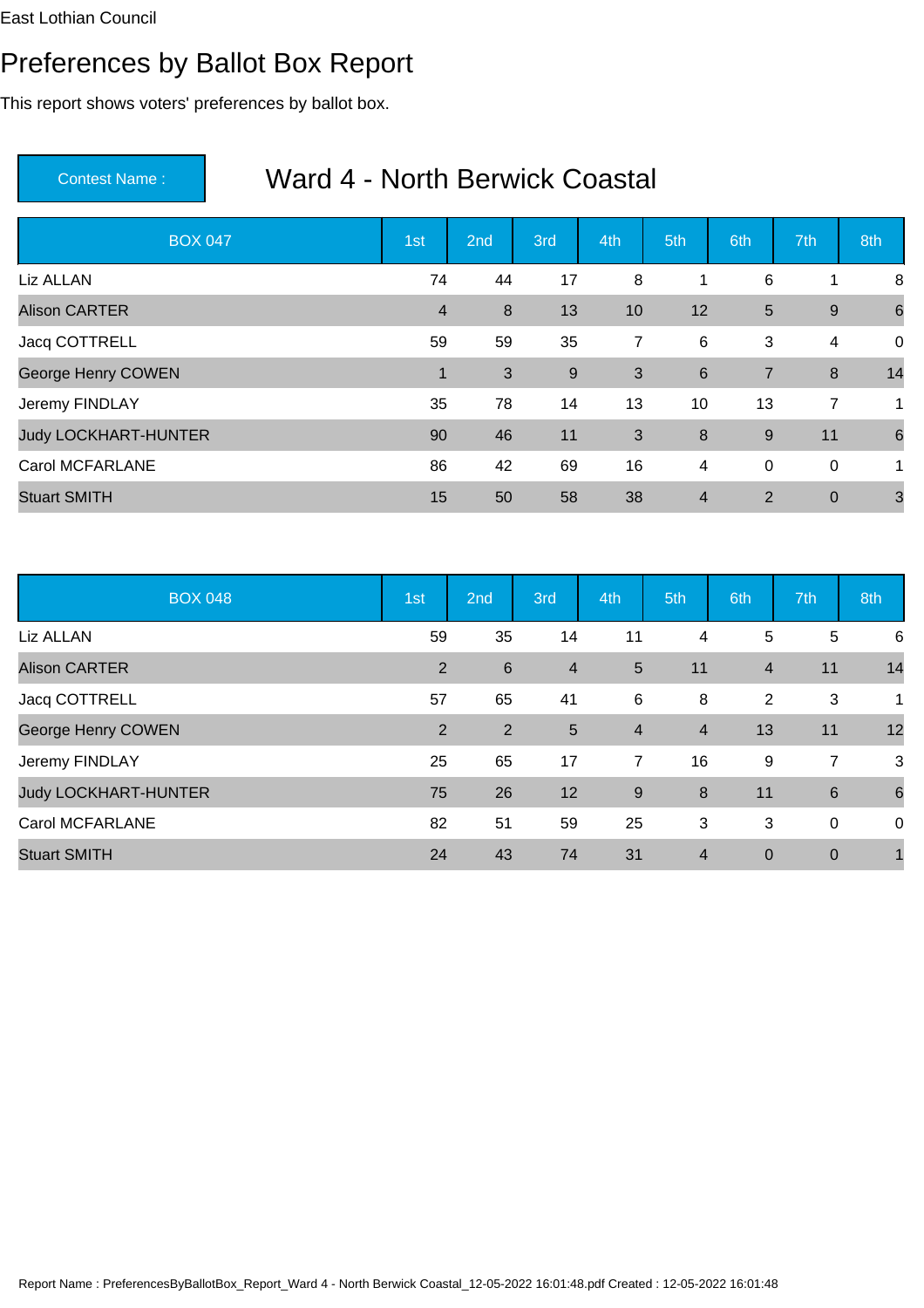## Preferences by Ballot Box Report

This report shows voters' preferences by ballot box.

| <b>BOX 049</b>              | 1st          | 2 <sub>nd</sub> | 3rd            | 4th            | 5th            | 6th | 7th              | 8th            |
|-----------------------------|--------------|-----------------|----------------|----------------|----------------|-----|------------------|----------------|
| Liz ALLAN                   | 100          | 59              | 14             | 12             | 0              | 4   | 3                | 9              |
| <b>Alison CARTER</b>        | $\mathbf{0}$ | $\overline{4}$  | 9              | 6              | $\overline{7}$ | 9   | 9                | 13             |
| Jacq COTTRELL               | 84           | 87              | 35             | 5              | 7              | 2   | 3                | $\overline{0}$ |
| George Henry COWEN          | 2            | $\mathbf 0$     | $5\phantom{1}$ | $\overline{4}$ | 10             | 10  | 11               | 9              |
| Jeremy FINDLAY              | 31           | 68              | $\overline{7}$ | 4              | 19             | 7   | 9                | $\overline{4}$ |
| <b>Judy LOCKHART-HUNTER</b> | 75           | 36              | $9\,$          | 5              | $\overline{4}$ | 12  | 8                | $\overline{7}$ |
| <b>Carol MCFARLANE</b>      | 67           | 44              | 78             | 25             | 5              | 3   | $\mathbf 0$      | $\mathbf 0$    |
| <b>Stuart SMITH</b>         | 21           | 39              | 64             | 45             | 5              | 1   | $\boldsymbol{0}$ | $\mathbf 0$    |

| <b>BOX 050</b>              | 1st         | 2nd            | 3rd            | 4th         | 5th             | 6th            | 7th            | 8th            |
|-----------------------------|-------------|----------------|----------------|-------------|-----------------|----------------|----------------|----------------|
| Liz ALLAN                   | 78          | 54             | 15             | 6           | 3               |                | $\overline{5}$ | 5              |
| <b>Alison CARTER</b>        | $\mathbf 0$ | $\overline{4}$ | $\overline{4}$ | 6           | 14              | 5              | $\overline{7}$ | 5              |
| Jacq COTTRELL               | 73          | 73             | 38             | 8           | $\overline{7}$  | 5              | 2              | $\overline{0}$ |
| George Henry COWEN          | 1           | 1              | $\overline{4}$ | $\mathbf 0$ | 3               | 8              | $\overline{7}$ | 15             |
| Jeremy FINDLAY              | 18          | 69             | 13             | 8           | 5               | 9              | 7              | 1              |
| <b>Judy LOCKHART-HUNTER</b> | 77          | 29             | 21             | 2           | $6\phantom{1}6$ | 5              | $\overline{4}$ | 6              |
| <b>Carol MCFARLANE</b>      | 77          | 44             | 69             | 25          | 1               | $\overline{4}$ | 0              | $\overline{0}$ |
| <b>Stuart SMITH</b>         | 18          | 44             | 67             | 34          | $\overline{4}$  | $\overline{0}$ | $\mathbf 1$    | $\mathbf 0$    |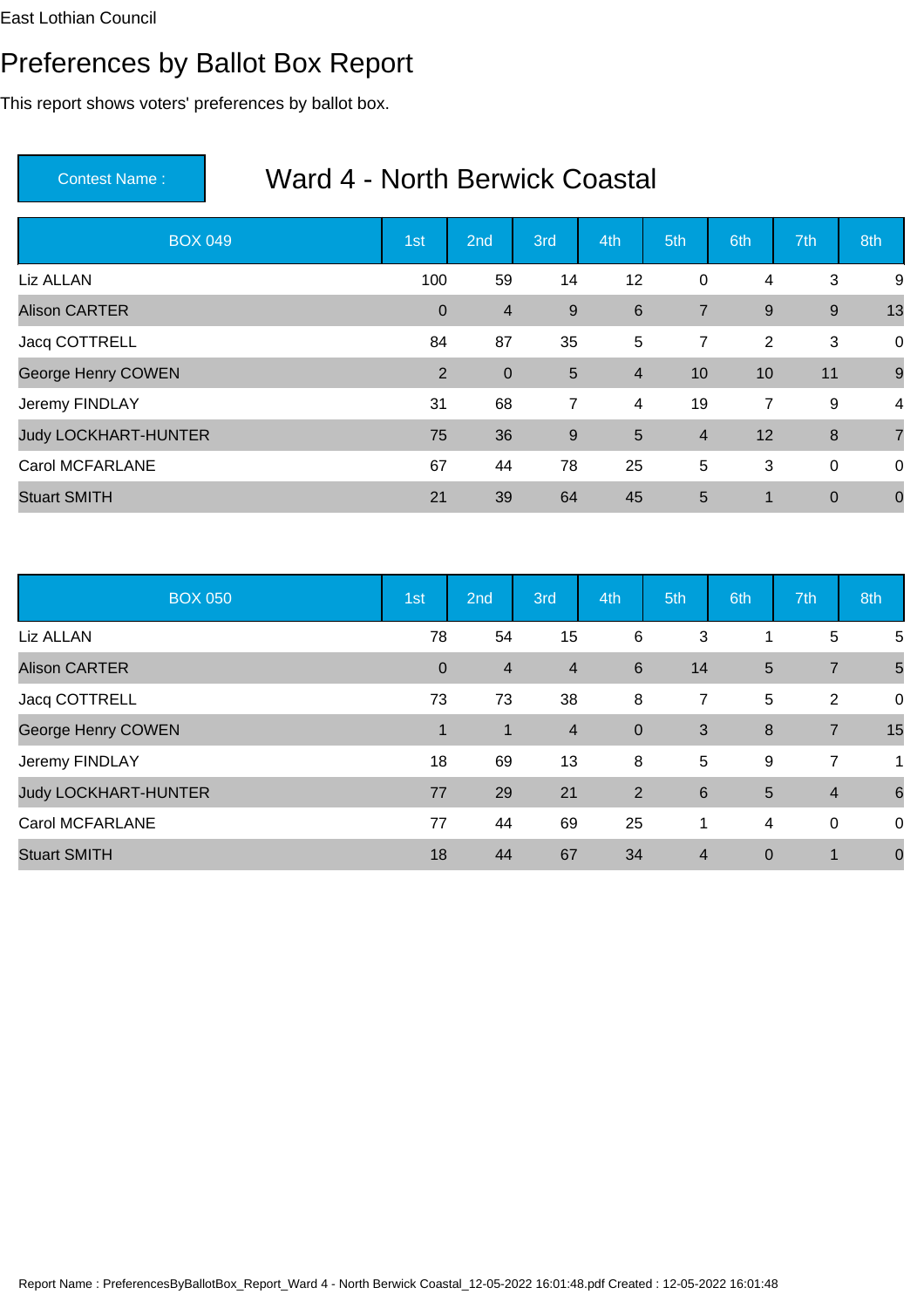## Preferences by Ballot Box Report

This report shows voters' preferences by ballot box.

| <b>BOX 051</b>              | 1st          | 2 <sub>nd</sub> | 3rd             | 4th            | 5th            | 6th         | 7th            | 8th            |
|-----------------------------|--------------|-----------------|-----------------|----------------|----------------|-------------|----------------|----------------|
| Liz ALLAN                   | 74           | 50              | 17              | 17             | 4              | 6           | 1              | 9              |
| <b>Alison CARTER</b>        | 3            | 3               | 14              | 5              | 12             | 5           | $9\,$          | 17             |
| Jacq COTTRELL               | 69           | 96              | 35              | 10             | 8              | 5           | 3              | 1              |
| George Henry COWEN          | $\mathbf{0}$ | $\mathbf{1}$    | $5\phantom{.0}$ | 3              | $\overline{7}$ | 10          | 19             | 9              |
| Jeremy FINDLAY              | 26           | 77              | 18              | 12             | 10             | 10          | 8              | 2              |
| <b>Judy LOCKHART-HUNTER</b> | 86           | 35              | 13              | $\overline{4}$ | 8              | 11          | $\overline{5}$ | 9              |
| <b>Carol MCFARLANE</b>      | 87           | 45              | 96              | 20             | 4              | 4           | 1              | $\mathbf 0$    |
| <b>Stuart SMITH</b>         | 18           | 42              | 71              | 55             | 6              | $\mathbf 0$ | $\overline{2}$ | $\overline{0}$ |

| <b>BOX 052</b>              | 1st         | 2nd            | 3rd            | 4th             | 5th             | 6th            | 7th             | 8th            |
|-----------------------------|-------------|----------------|----------------|-----------------|-----------------|----------------|-----------------|----------------|
| Liz ALLAN                   | 56          | 21             | 32             | 16              |                 | 3              | 3               | 11             |
| <b>Alison CARTER</b>        | 3           | $\overline{2}$ | 9              | $6\phantom{1}6$ | $6\phantom{1}6$ | $\,6$          | $\overline{7}$  | $\overline{4}$ |
| Jacq COTTRELL               | 57          | 62             | 32             | 10              | 8               | 4              | 4               | $\mathbf 0$    |
| George Henry COWEN          | $\mathbf 0$ | $\mathbf 1$    | $\overline{7}$ | $\mathbf 0$     | 9               | 3              | $6\phantom{1}6$ | 8              |
| Jeremy FINDLAY              | 43          | 87             | 13             | 9               | 5               | 5              | 2               | 1              |
| <b>Judy LOCKHART-HUNTER</b> | 87          | 60             | 16             | 3               | 5               | $\overline{4}$ | $\overline{4}$  |                |
| <b>Carol MCFARLANE</b>      | 97          | 47             | 53             | 17              | 3               | 3              | 0               | $\mathbf 0$    |
| <b>Stuart SMITH</b>         | 19          | 55             | 76             | 39              | 5               | 2              | $\mathbf 0$     | $\mathbf 0$    |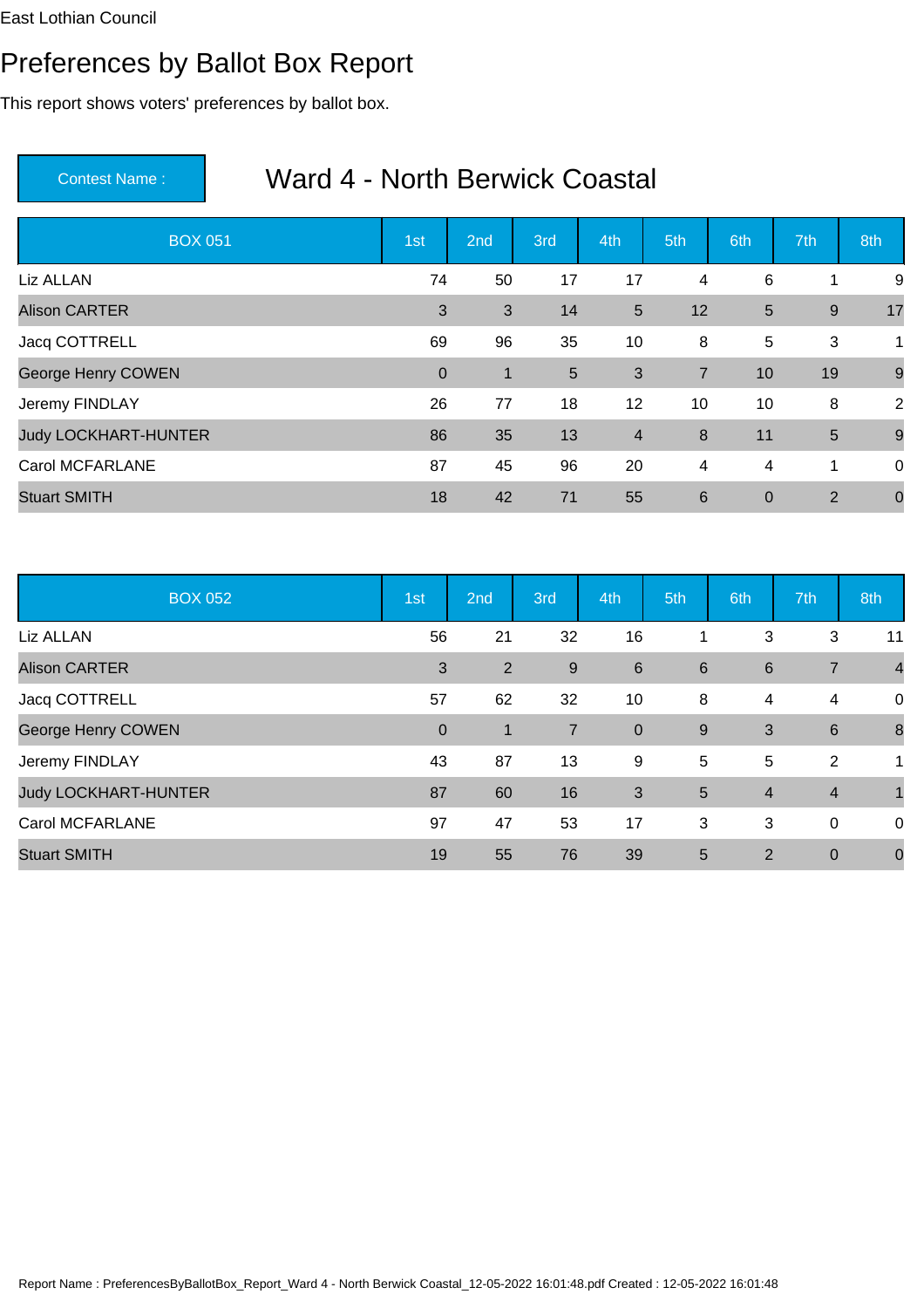### Preferences by Ballot Box Report

This report shows voters' preferences by ballot box.

| BOX 053, 046                | 1st         | 2nd            | 3rd | 4th                     | 5th            | 6th            | 7th            | 8th            |
|-----------------------------|-------------|----------------|-----|-------------------------|----------------|----------------|----------------|----------------|
| Liz ALLAN                   | 59          | 13             | 12  | 5                       | $\pmb{0}$      | 3              | 1              | 5              |
| <b>Alison CARTER</b>        | $\mathbf 1$ | $\overline{7}$ | 13  | 5                       | 8              | $\overline{2}$ | $\overline{2}$ | $\overline{4}$ |
| Jacq COTTRELL               | 33          | 51             | 28  | 3                       | 5              | 1              | 5              | $\mathbf 0$    |
| George Henry COWEN          | $\mathbf 0$ | $\overline{0}$ | 3   | $\mathbf{1}$            | 2              | 9              | $\overline{4}$ | $\mathbf{3}$   |
| Jeremy FINDLAY              | 67          | 39             | 14  | 4                       | 5              | 1              | $\overline{7}$ | $\mathbf 0$    |
| <b>Judy LOCKHART-HUNTER</b> | 38          | 63             | 13  | $\overline{\mathbf{4}}$ | $\overline{0}$ | $\overline{4}$ | 1              | $\overline{7}$ |
| <b>Carol MCFARLANE</b>      | 64          | 37             | 50  | $\overline{7}$          | 2              | 1              | $\mathbf 0$    | $\mathbf 0$    |
| <b>Stuart SMITH</b>         | 22          | 41             | 47  | 20                      | 5              | $\mathbf 0$    | $\mathbf 0$    | $\mathbf 0$    |

| PVNBC001                    | 1st         | 2nd            | 3rd | 4th              | 5th             | 6th | 7th             | 8th            |
|-----------------------------|-------------|----------------|-----|------------------|-----------------|-----|-----------------|----------------|
| Liz ALLAN                   | 116         | 19             | 16  | 10               |                 |     | 6               | 14             |
| <b>Alison CARTER</b>        | 3           | $9\,$          | 19  | $\overline{7}$   | 19              | 5   | $6\phantom{1}6$ | 5              |
| Jacq COTTRELL               | 29          | 90             | 46  | 9                | 4               | 8   | 8               | 3              |
| George Henry COWEN          | $\mathbf 0$ | $\overline{2}$ | 10  | 8                | 8               | 13  | $\sqrt{5}$      | 11             |
| Jeremy FINDLAY              | 127         | 117            | 25  | 9                | 6               | 6   | 10              | $\overline{4}$ |
| <b>Judy LOCKHART-HUNTER</b> | 128         | 128            | 24  | $\boldsymbol{8}$ | $6\phantom{1}6$ | 8   | 8               | 5              |
| <b>Carol MCFARLANE</b>      | 90          | 55             | 86  | 26               | 7               | 2   | 0               | $\mathbf 0$    |
| <b>Stuart SMITH</b>         | 32          | 59             | 87  | 42               | 8               | 2   | $\mathbf 0$     | $\mathbf 0$    |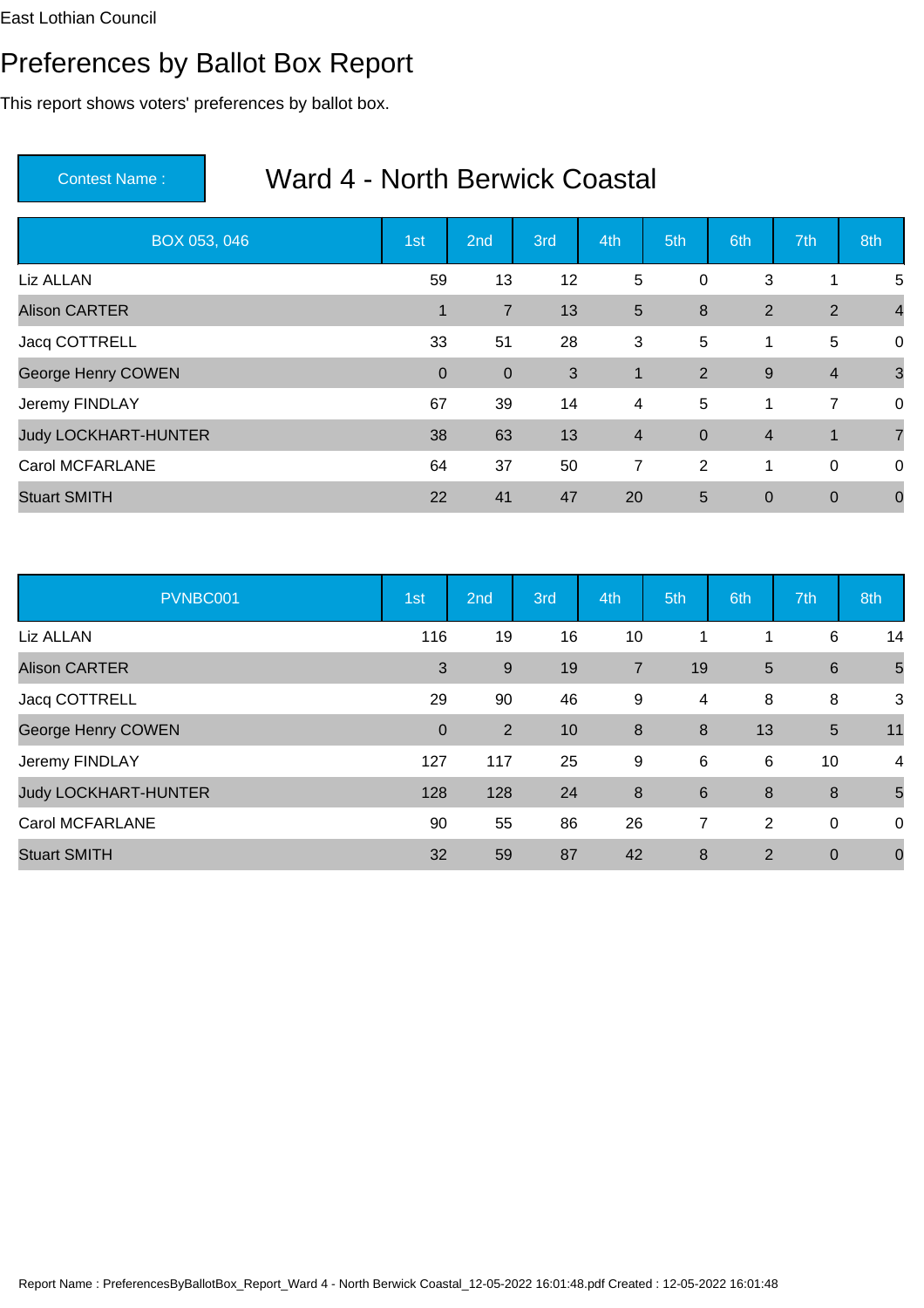## Preferences by Ballot Box Report

This report shows voters' preferences by ballot box.

| PVNBC002                    | 1st            | 2nd            | 3rd | 4th   | 5th            | 6th | 7th            | 8th            |
|-----------------------------|----------------|----------------|-----|-------|----------------|-----|----------------|----------------|
| Liz ALLAN                   | 75             | 38             | 27  | 17    | 4              | 4   | 6              | 25             |
| <b>Alison CARTER</b>        | $\overline{4}$ | $\overline{7}$ | 16  | 8     | $9\,$          | 19  | 22             | 12             |
| Jacq COTTRELL               | 79             | 78             | 26  | 16    | 11             | 6   | 14             | 0              |
| George Henry COWEN          | $\mathbf 0$    | $\overline{0}$ | 14  | 3     | 17             | 8   | 12             | 26             |
| Jeremy FINDLAY              | 148            | 84             | 25  | 13    | 12             | 6   | 6              | 0              |
| <b>Judy LOCKHART-HUNTER</b> | 92             | 138            | 31  | $9\,$ | $\overline{7}$ | 16  | $5\phantom{1}$ | $\overline{4}$ |
| <b>Carol MCFARLANE</b>      | 115            | 71             | 97  | 24    | 8              | 5   | 2              | 0              |
| <b>Stuart SMITH</b>         | 35             | 73             | 103 | 46    | 9              | 5   | $\mathbf 0$    | $\mathbf 0$    |

| PVNBC003                    | 1st            | 2nd            | 3rd | 4th             | 5th            | 6th            | 7th            | 8th            |
|-----------------------------|----------------|----------------|-----|-----------------|----------------|----------------|----------------|----------------|
| Liz ALLAN                   | 106            | 26             | 16  | 6               | 3              | 3              | 6              | 14             |
| <b>Alison CARTER</b>        | 2              | $\overline{7}$ | 17  | $\overline{7}$  | $\overline{7}$ | 15             | 12             | $\overline{7}$ |
| Jacq COTTRELL               | 41             | 68             | 48  | 10              | 14             | 7              | 6              | 0              |
| George Henry COWEN          | $\overline{4}$ | 5              | 8   | $5\phantom{.0}$ | 12             | 9              | 10             | 11             |
| Jeremy FINDLAY              | 145            | 136            | 24  | 11              | 9              | $\overline{2}$ | 4              | 0              |
| <b>Judy LOCKHART-HUNTER</b> | 137            | 146            | 28  | 10              | $\overline{4}$ | $\overline{7}$ | $\overline{0}$ | 5              |
| <b>Carol MCFARLANE</b>      | 98             | 46             | 88  | 38              | 2              | 2              | 3              | 0              |
| <b>Stuart SMITH</b>         | 33             | 76             | 102 | 38              | $\overline{7}$ | 3              | $\mathbf 0$    | 1              |